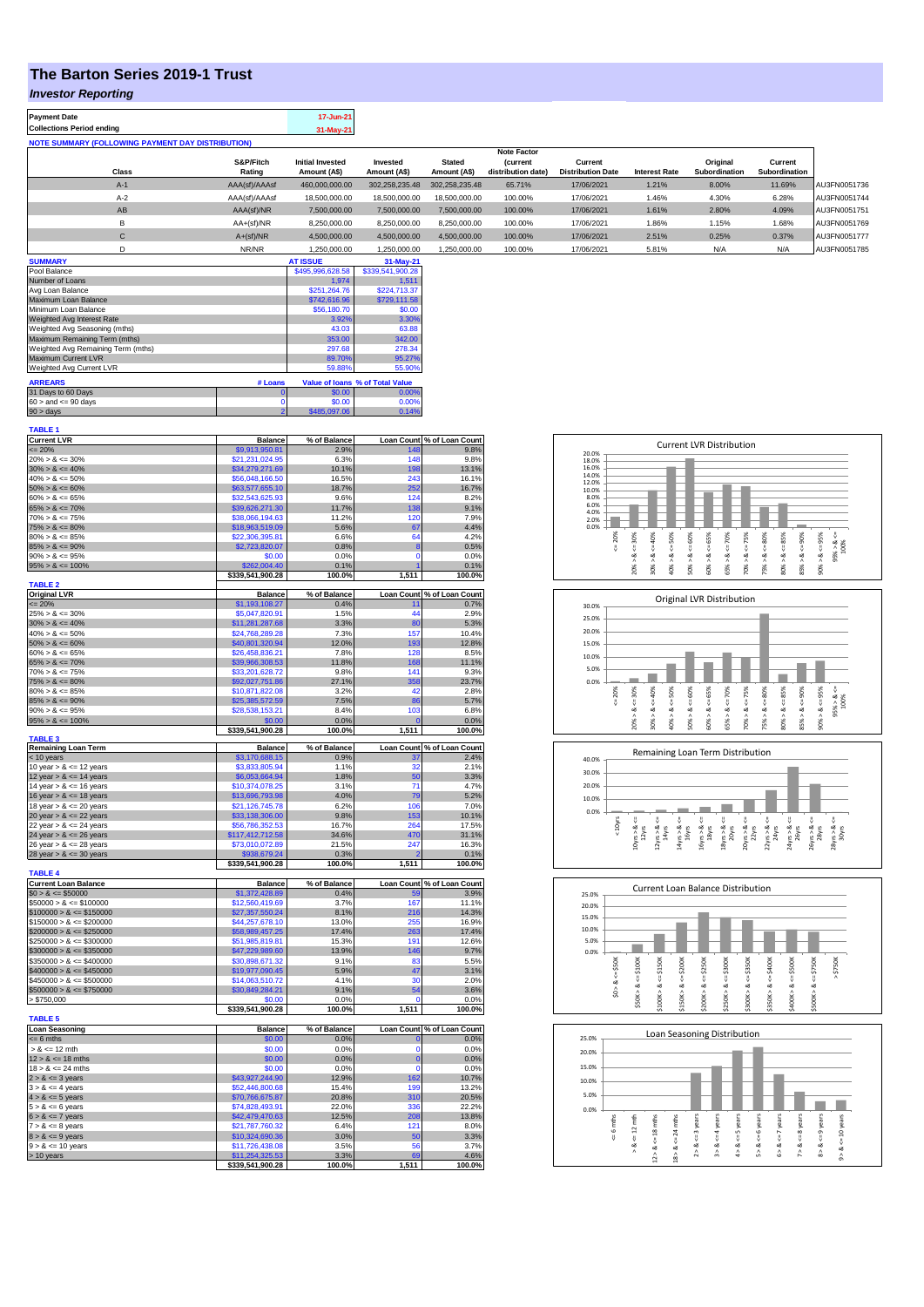# **The Barton Series 2019-1 Trust**

## *Investor Reporting*

| <b>Payment Date</b>                      |                                  | 17-Jun-21         |                   |                                                                                                                                                                                                                                               |
|------------------------------------------|----------------------------------|-------------------|-------------------|-----------------------------------------------------------------------------------------------------------------------------------------------------------------------------------------------------------------------------------------------|
| <b>Collections Period ending</b>         |                                  | 31-May-21         |                   |                                                                                                                                                                                                                                               |
| <b>TABLE 6</b>                           |                                  |                   |                   |                                                                                                                                                                                                                                               |
| Postcode Concentration (top 10 by value) | <b>Balance</b>                   | % of Balance      | Loan Count        | % of Loan Count                                                                                                                                                                                                                               |
| 2611                                     | \$6,665,181.05                   | 2.0%              | 20                | 1.3%                                                                                                                                                                                                                                          |
| 2615                                     | \$6,356,447.07                   | 1.9%              | 20                | 1.9%                                                                                                                                                                                                                                          |
| 2914                                     | \$6,270,686.75                   | 1.8%              | 21                | 1.4%                                                                                                                                                                                                                                          |
| 5114<br>5162                             | \$5,129,897.78                   | 1.5%<br>1.5%      | 26<br>29          | 1.7%<br>1.9%                                                                                                                                                                                                                                  |
| 2620                                     | \$5,094,439.82<br>\$5,014,922.36 | 1.5%              | 20                | 1.3%                                                                                                                                                                                                                                          |
| 2617                                     | \$4,778,269.98                   | 1.4%              | 19                | 1.3%                                                                                                                                                                                                                                          |
| 5158                                     | \$4,430,286.82                   | 1.3%              | 23                | 1.5%                                                                                                                                                                                                                                          |
| 2905                                     | \$4,426,238.80                   | 1.3%              | 18                | 1.2%                                                                                                                                                                                                                                          |
| 5108                                     | \$4,108,637.84                   | 1.2%              | 28                | 1.9%                                                                                                                                                                                                                                          |
|                                          |                                  |                   |                   |                                                                                                                                                                                                                                               |
| <b>TABLE 7</b>                           |                                  |                   |                   |                                                                                                                                                                                                                                               |
| <b>Geographic Distribution</b>           | <b>Balance</b>                   | % of Balance      | <b>Loan Count</b> | % of Loan Count                                                                                                                                                                                                                               |
| <b>Australian Capital Territory</b>      | \$59,300,415.10                  | 17.5%             | 241               | 15.9%                                                                                                                                                                                                                                         |
| New South Wales                          | \$45,769,869.70                  | 13.5%             | 194               | 12.8%                                                                                                                                                                                                                                         |
| Northern Territory                       | \$997,815.29                     | 0.3%              | 3                 | 0.2%                                                                                                                                                                                                                                          |
| Queensland<br>South Australia            | \$4,235,957.29                   | 1.2%<br>44.3%     | 17<br>762         | 1.1%<br>50.4%                                                                                                                                                                                                                                 |
| Tasmania                                 | \$150,271,655.15<br>\$598,838.81 | 0.2%              | з                 | 0.2%                                                                                                                                                                                                                                          |
| Victoria                                 | \$16,655,066.67                  | 4.9%              | 53                | 3.5%                                                                                                                                                                                                                                          |
| Western Australia                        | \$61,712,282.27                  | 18.2%             | 238               | 15.8%                                                                                                                                                                                                                                         |
|                                          | \$339,541,900.28                 | 100.0%            | 1,511             | 100.0%                                                                                                                                                                                                                                        |
| TABLE <sub>8</sub>                       |                                  |                   |                   |                                                                                                                                                                                                                                               |
| Metro/Non-Metro/Inner-City               | <b>Balance</b>                   | % of Balance      | <b>Loan Count</b> | % of Loan Count                                                                                                                                                                                                                               |
| Metro                                    | \$266,584,557.75                 | 78.5%             | 1168              | 77.3%                                                                                                                                                                                                                                         |
| Non-metro                                | \$69.188.358.03                  | 20.4%             | 328               | 21.7%                                                                                                                                                                                                                                         |
| Inner city                               | \$3,768,984.50                   | 1.1%              | 15                | 1.0%                                                                                                                                                                                                                                          |
|                                          | \$339,541,900.28                 | 100.0%            | 1,511             | 100.0%                                                                                                                                                                                                                                        |
| <b>TABLE 9</b>                           |                                  |                   |                   |                                                                                                                                                                                                                                               |
| <b>Property Type</b>                     | <b>Balance</b>                   | % of Balance      |                   | Loan Count % of Loan Count                                                                                                                                                                                                                    |
| <b>Residential House</b>                 | \$309,683,823.02                 | 91.2%             | 1366              | 90.4%                                                                                                                                                                                                                                         |
| <b>Residential Unit</b>                  | \$26,968,203.64                  | 7.9%              | 131               | 8.7%                                                                                                                                                                                                                                          |
| Rural                                    | \$0.00                           | 0.0%              | $\Omega$          | 0.0%                                                                                                                                                                                                                                          |
| Semi-Rural                               | \$0.00                           | 0.0%              | $\mathbf{0}$      | 0.0%                                                                                                                                                                                                                                          |
| <b>High Density</b>                      | 2,889,873.62<br>\$339,541,900.28 | 0.9%<br>100.0%    | 14<br>1,511       | 0.9%<br>100.0%                                                                                                                                                                                                                                |
| TABLE 10                                 |                                  |                   |                   |                                                                                                                                                                                                                                               |
| <b>Occupancy Type</b>                    | <b>Balance</b>                   | % of Balance      |                   | Loan Count % of Loan Count                                                                                                                                                                                                                    |
| <b>Owner Occupied</b>                    | \$299,406,329.01                 | 88.2%             | 1316              | 87.1%                                                                                                                                                                                                                                         |
| Investment                               | \$40,135,571.27                  | 11.8%             | 195               | 12.9%                                                                                                                                                                                                                                         |
|                                          | \$339,541,900.28                 | 100.0%            | 1,511             | 100.0%                                                                                                                                                                                                                                        |
| TABLE 11                                 |                                  |                   |                   |                                                                                                                                                                                                                                               |
|                                          |                                  | % of Balance      |                   | Loan Count % of Loan Count                                                                                                                                                                                                                    |
| <b>Employment Type Distribution</b>      | <b>Balance</b>                   |                   |                   |                                                                                                                                                                                                                                               |
| Contractor                               | \$4,633,014.16                   | 1.4%              | 17                |                                                                                                                                                                                                                                               |
| Pay-as-you-earn employee (casual)        | \$12,831,575.14                  | 3.8%              | 64                |                                                                                                                                                                                                                                               |
| Pay-as-you-earn employee (full time)     | \$249.207.758.68                 | 73.4%             | 1072              |                                                                                                                                                                                                                                               |
| Pay-as-you-earn employee (part time)     | \$30,109,809.97                  | 8.9%              | 146               |                                                                                                                                                                                                                                               |
| Self employed                            | \$24,766,248.18                  | 7.3%              | 104               |                                                                                                                                                                                                                                               |
| No data                                  | \$17,993,494.15                  | 5.3%              | 108               |                                                                                                                                                                                                                                               |
| Director                                 | \$0.00                           | 0.0%              |                   |                                                                                                                                                                                                                                               |
| TABLE 12                                 | \$339,541,900.28                 | 100.0%            | 1,511             |                                                                                                                                                                                                                                               |
| <b>LMI Provider</b>                      | <b>Balance</b>                   | % of Balance      |                   |                                                                                                                                                                                                                                               |
| OBE                                      | \$315,234,791.31                 | 92.8%             | 1419              |                                                                                                                                                                                                                                               |
| Genworth                                 | \$24,307,108.97                  | 7.2%              | 92                |                                                                                                                                                                                                                                               |
|                                          | \$339,541,900.28                 | 100.0%            | 1,511             |                                                                                                                                                                                                                                               |
| TABLE 13                                 |                                  |                   |                   |                                                                                                                                                                                                                                               |
| <b>Arrears</b>                           | <b>Balance</b>                   | % of Balance      | <b>Loan Count</b> |                                                                                                                                                                                                                                               |
| <= 0 days                                | \$335.462.670.55                 | 98.8%             | 1495              |                                                                                                                                                                                                                                               |
| $0 >$ and $\leq 30$ days                 | \$3,594,132.67                   | 1.1%              | 14                |                                                                                                                                                                                                                                               |
| $30 >$ and $\leq 60$ days                | \$0.00                           | 0.0%              | $\overline{0}$    |                                                                                                                                                                                                                                               |
| $60 >$ and $\leq 90$ days                | \$0.00                           | 0.0%              | $\mathbf 0$       |                                                                                                                                                                                                                                               |
| $90 > \text{days}$                       | 485,097.06                       | 0.1%              |                   |                                                                                                                                                                                                                                               |
| <b>TABLE 14</b>                          | \$339,541,900.28                 | 100.0%            | 1,511             |                                                                                                                                                                                                                                               |
| <b>Interest Rate Type</b>                | <b>Balance</b>                   | % of Balance      | <b>Loan Count</b> |                                                                                                                                                                                                                                               |
| Variable                                 | \$262,588,324.16                 | 77.3%             | 1188              |                                                                                                                                                                                                                                               |
| Fixed                                    | \$76,953,576.12                  | 22.7%             | 323               |                                                                                                                                                                                                                                               |
|                                          | \$339,541,900.28                 | 100.0%            | 1,511             |                                                                                                                                                                                                                                               |
| TABLE 15                                 |                                  |                   |                   |                                                                                                                                                                                                                                               |
| <b>Weighted Ave Interest Rate</b>        | <b>Balance</b>                   | <b>Loan Count</b> |                   |                                                                                                                                                                                                                                               |
| <b>Fixed Interest Rate</b>               | 3.12%                            | 323               |                   |                                                                                                                                                                                                                                               |
|                                          |                                  |                   |                   |                                                                                                                                                                                                                                               |
| <b>TABLE 16</b>                          |                                  |                   |                   |                                                                                                                                                                                                                                               |
| COVID-19 Impacted Loan                   | Impacted (#)                     | Impacted (%)      | Impacted (\$)     |                                                                                                                                                                                                                                               |
|                                          |                                  | 0.00%             | <b>0.00</b>       | 1.1%<br>4.2%<br>70.9%<br>9.7%<br>6.9%<br>7.1%<br>0.0%<br>100.0%<br>Loan Count % of Loan Count<br>93.9%<br>6.1%<br>100.0%<br>% of Loan Count<br>98.9%<br>0.9%<br>0.0%<br>0.0%<br>0.1%<br>100.0%<br>% of Loan Count<br>78.6%<br>21.4%<br>100.0% |
| TABLE 16                                 |                                  |                   |                   |                                                                                                                                                                                                                                               |

| Foreclosure, Claims and Losses (cumulative) | <b>Balance</b> | <b>Loan Count</b> |
|---------------------------------------------|----------------|-------------------|
| Properties foreclosed                       | \$0.00         |                   |
| Claims submitted to mortgage insurers       | \$0.00         |                   |
| Claims paid by mortgage insurers            | \$0.00         |                   |
| loss covered by excess spread               | \$0.00         |                   |
| Amount charged off                          | \$0.00         |                   |

Please note: Stratified data excludes loans where the collateral has been sold and there is an LMI claim pending.